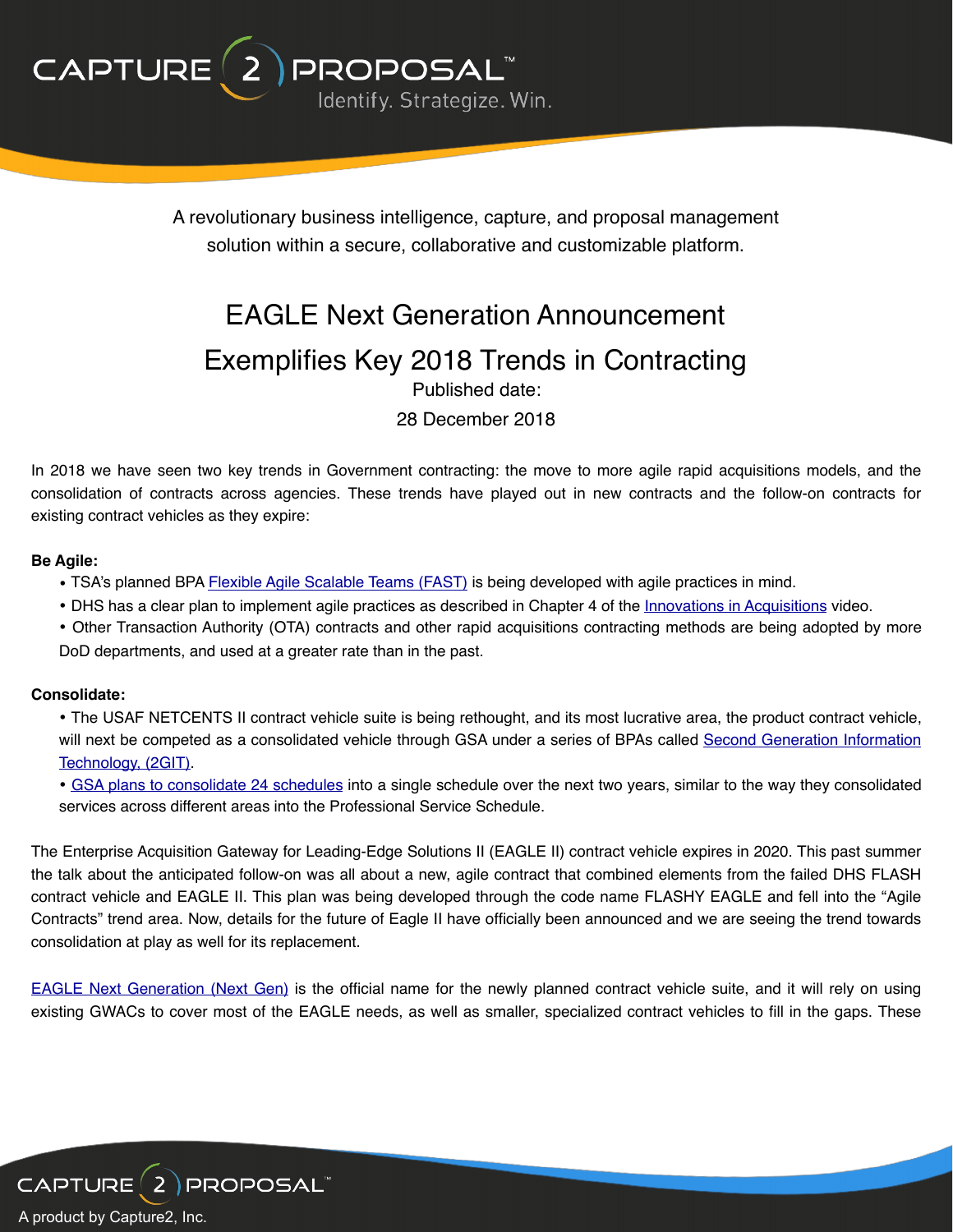

vehicles will focus on Small Businesses. On December 17, 2018, DHS Chief Procurement Officer Soraya Correa announced their strategy for this EAGLE Next Gen and identified the existing opportunities that will absorb some of the EAGLE II activities. These opportunities are General Services Administration's Alliant 2, Alliant 2 Small Business, 8(a) STARS II, and VETS 2 as well as the National Institutes of Health's CIO-SP3 and CIO-SP3 Small Business, which will all be added to the DHS Category Management and Strategic Sourcing portfolio on February 4, 2019. Tasks Orders will also continue to be released through EAGLE II up until its expiration. Any of the specialized Contract Vehicles under EAGLE Next Gen are still likely to be agile in nature for both procurement and contract structures.

*EAGLE II uses the primary NAICS 518210 - Data Processing, Hosting, and Related Services, and 541612 - Human Resources Consulting Services, for its work. These are not primary NAICS codes for any work in any of the included GWACs for EAGLE Next Gen so far. Expect work to be shifted mainly to NAICS 541512 - Computer Systems Design Services in EAGLE Next Gen. However, Cloud Migration also falls under NAICS 518210, so this may be a space where an additional contract vehicle is created to meet the need in the EAGLE Next Gen suite.*

Correa stated that "DHS conducted a thorough and collaborative analysis across the information technology and procurement communities in identifying DHS's IT priorities, evaluating the IT services requirements needed to support those priorities, and in establishing an overarching acquisition strategy that enables continued mission success." EAGLE Next Gen will incorporate some new priorities for IT within DHS, including modernization, cloud migration, and focusing on the overall mission and execution. Deputy Chief Information Officer Steve Rice summed up their goal, "We are thinking about the business of IT differently for DHS. Instead of thinking about 'data centers' and 'cloud', we are thinking about 'compute and storage'. We are thinking about how IT can better enable Headquarters and the Component to execute the mission. EAGLE Next Gen will take us in this direction."

Some of the items under consideration in this decision were to continue support for small businesses, and to avoid duplicate contracts for services provided through existing Government contracts already. Given the list of contracts to be included in EAGLE Next Gen, Capture2 has provided the following brief summaries of each contract.

| <b>Functional</b><br><b>Category</b> | <b>Description</b>                                                                                | <b>NAICS</b><br><b>Covered</b> |
|--------------------------------------|---------------------------------------------------------------------------------------------------|--------------------------------|
| FC1                                  | Service Delivery, including Integration, Software Design/Development,<br>Operations & Maintenance | 518210,<br>541612              |
| FC2                                  | <b>Information Technology Program Support Services</b>                                            | 541612                         |
| FC <sub>3</sub>                      | Independent Verification and Validation                                                           | 541612                         |

## *EAGLE II Functional Categories and their Primary NAICS Designations*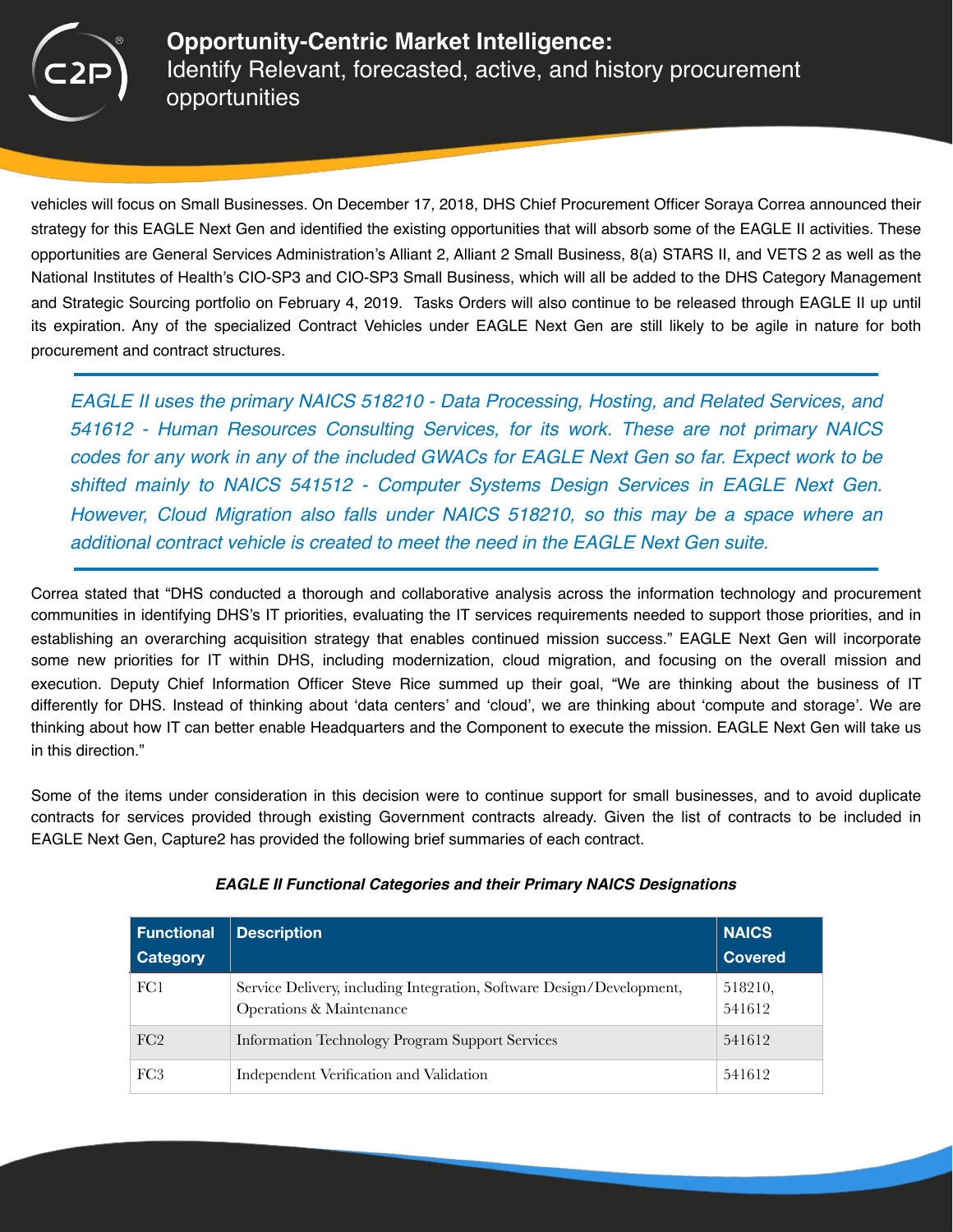

## **PursuitFlow:**

Identify Relevant, forecasted, active, and history procurement opportunities







The Alliant 2 And Alliant 2 SB GWACs are multiple award IDIQ contract for worldwide IT solutions.

#### **Scope**:

The Alliant 2 and Alliant 2 SB GWACs will provide Federal Government agencies with integrated Information Technology (IT) solutions for evolving needs on a global basis. This Master Contract allows for the application of technology to meet business needs including the ability to perform all current, leading edge and/or emerging IT services required to satisfy all IT services requirements anywhere and anytime worldwide. All IT development methodologies, including Agile which is an encouraged methodology, are supported.

# Alliant 2

**Solicitation Number**: QTA0016JCA0003 **Period of Performance**: July 1, 2018 – June 30, 2024 (base + options) **Award Value**: \$50 billion contract ceiling **Primary NAICS**: 541512 -- Computer Systems Design Services

## **Highlights**:

- Has a goal to award 50% of all subcontract dollars to small businesses
- Made 61 award offers based on the initial solicitation on November 17, 2017
- Has an open season provision to add qualified contractors to the Alliant 2 pool
- Alliant 2 is already available for use and has almost \$52 million in obligated sales across 8 task orders to date

# Alliant 2 SB

**Solicitation Number**: QTA0016GBA0002 **Contract Duration**: 6 Yr. Total - 1 Yr. Base & 1 x 5 Yr. Option Period **Award Value**: \$15 billion contract ceiling **Primary NAICS**: 541512 -- Computer Systems Design Services

#### **Highlights**:

- Made 81 award offers based on the initial solicitation on February 14, 2018
- GSA does not intend to make additional awards on this contract
- Current awards are still under GAO protest at this time, preventing the start of work under this contract vehicle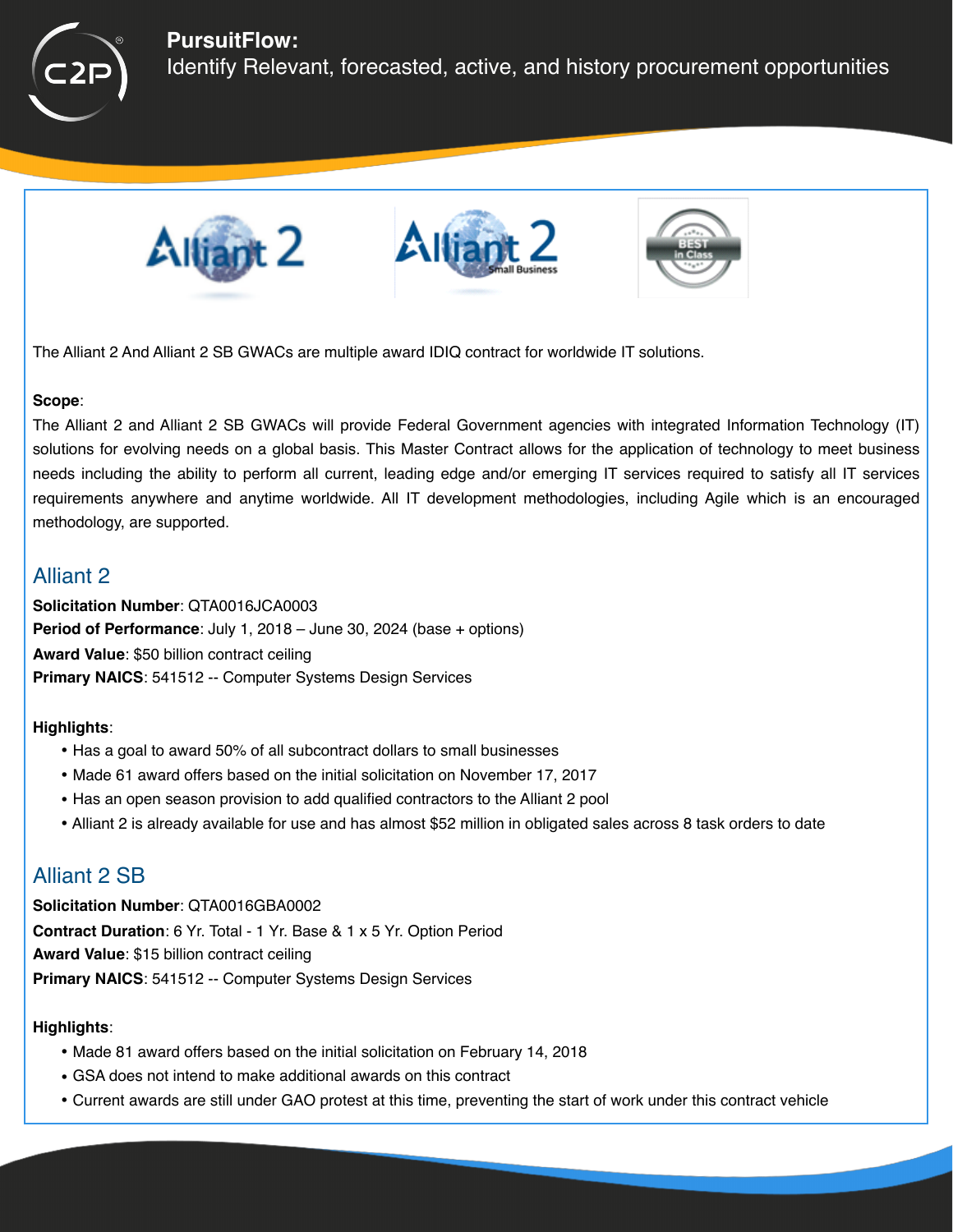

## **Secure Proposal Development:**

Work with teammates to create proposals in a DFARS/NIST-compliant environment.





The 8(a) Streamlined Technology Application Resource for Services II (STARS II) GWAC is a multiple award IDIQ contract to provide information technology (IT) services and IT services-based solutions which may include the integration of ancillary support which is necessary and integral to the IT services being acquired. STARS II is reserved for qualifying Small Business Administration (SBA) certified 8(a) prime contractors with competitive prices.

**Solicitation Number**: QTA609MCA0010 **Period of Performance**: Aug. 31, 2011 – Aug. 30, 2021 (base + options) **Award Value**: \$12 billion contract ceiling **Primary NAICS**: 541512 -- Computer Systems Design Services

#### **Scope**:

The scope of the contract will be based on four Functional Areas (FAs), each grounded in one of four NAICS codes and their respective definitions. A prospective task order for IT services or an IT services-based solution should be vetted with the NAICS code from the complete NAICS system that, in the judgment of the customer agency, is most closely connected with/that best prospectively fits the IT services-based outcome. If the best-fit NAICS code is one of the four listed below, it is a STARS II candidate opportunity in the respective FA. The Small Business GWAC Center can assist OCOs in making NAICS and FA selections.

- FA1: NAICS 541511 Custom Computer Programming Services
- FA2: NAICS 541512 Computer Systems Design Services
- FA3: NAICS 541513 Computer Facilities Management Services
- FA4: NAICS 541519 Other Computer Related Services

#### **Highlights**:

- To date, STARS II has almost \$8 billion in obligated sales across over 4,000 task orders
- Contract holders are designated into two "constellations" where constellation II contract holders hold at least one of a series of additional credentials that may be required for task orders
- Given STARS II's over 700 awardees, and that it is in its option period already, do not expect new awardees to be onboarded to this contract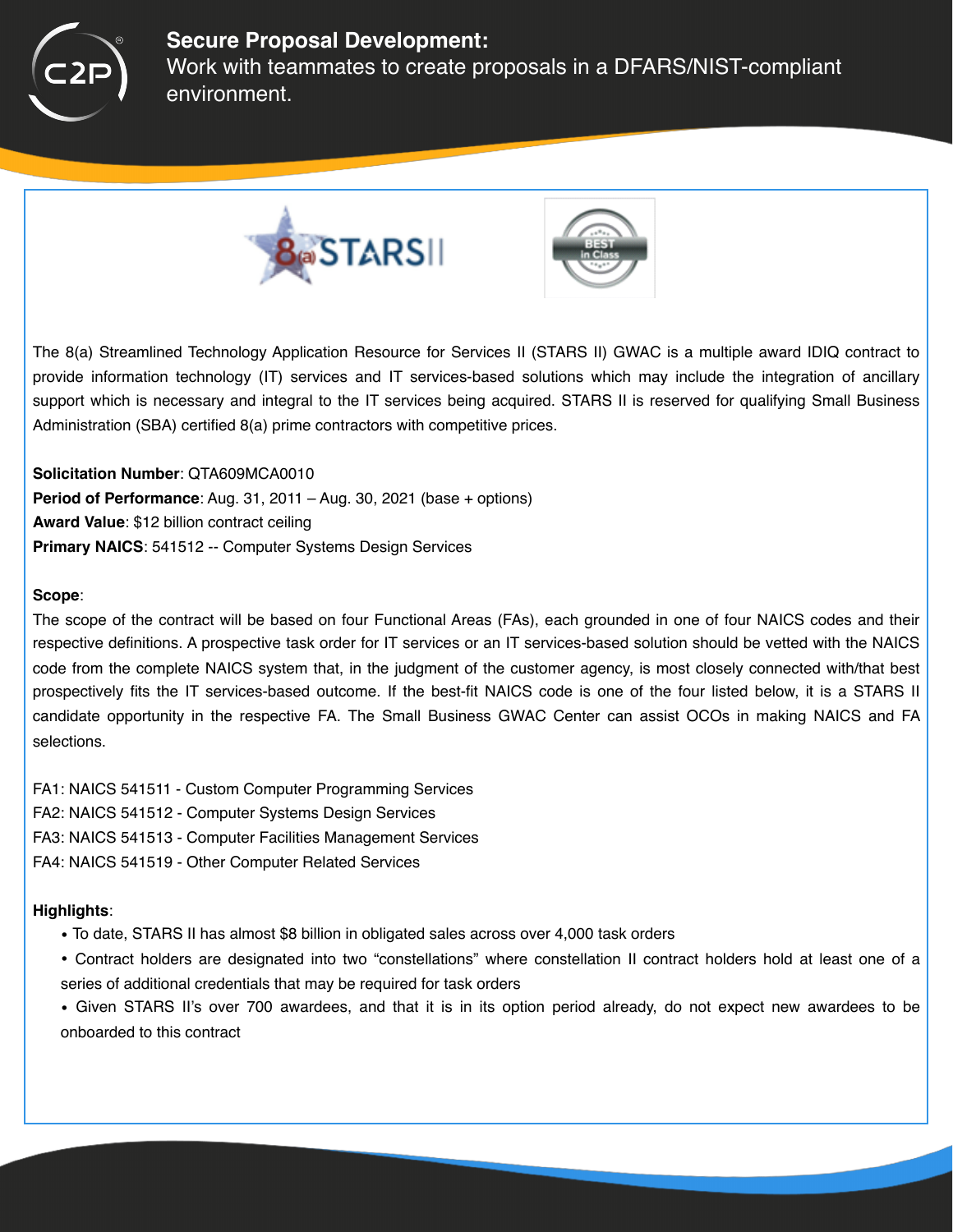

# **Funding & Spending Analytics:**

View and evaluate contract funding down to task order and modification level.





Veterans Technology Services 2 (VETS 2) is the only current GWAC exclusively created for Service-Disabled, Veteran-Owned Small Businesses (SDVOSB). It's designed to meet diverse agency IT services requirements, including new and emerging technologies. VETS 2 allows for long-term planning of large-scale program requirements, while maximizing opportunities for SDVOSBs.

**Solicitation Number**: QTA0016AWA0001 **Period of Performance**: Feb. 23, 2018 – Feb. 22, 2028 (base + options) **Award Value**: \$5 billion contract ceiling **Primary NAICS**: 541512 -- Computer Systems Design Services

#### **Scope**:

Provide Federal agencies with customized IT services and IT services-based solutions, both commercial and non-commercial, as defined in the Clinger-Cohen Act and FAR 2.101. Customized IT services-based solutions, which can be tailored to meet an agency's particular mission needs, may include any combination of the IT services, including new and emerging technologies that evolve over the life of the Master Contract.

## **Highlights**:

- To date, VETS 2 has almost \$19 million in obligated sales across 11 task orders
- Has 70 contract holders from the 187 solicitations received
- No plans for onboarding exist for this contract; subcontracting and teaming arrangements are encouraged for companies without VETS 2 awards